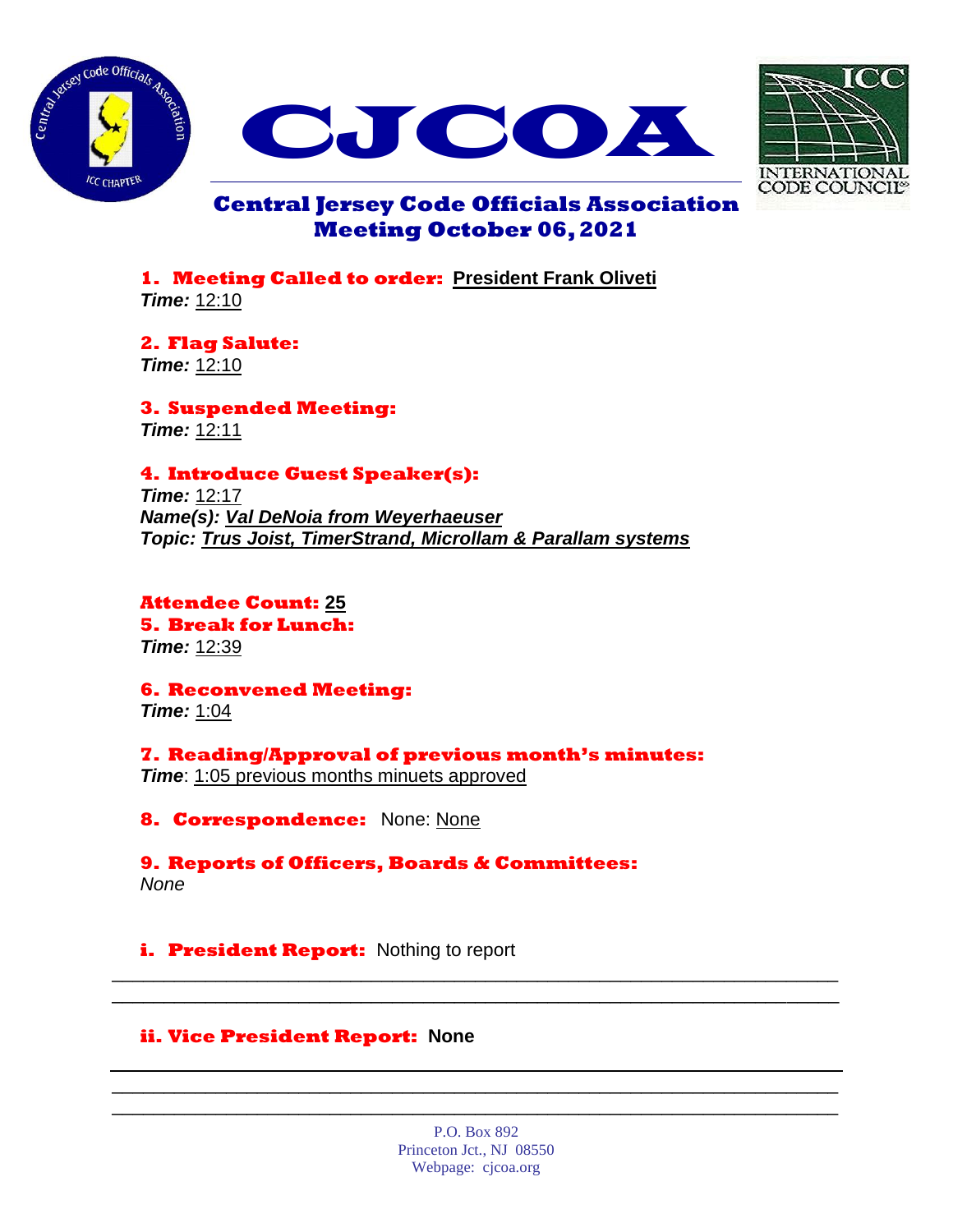### **iii. Secretary's report:** None X **John White**

**iv. Treasurers Report: Rich Perlman**

Account in Good Standing

#### **v. Legislative: Rich Soltis/Mike Rodgers**

**vi. Bi-Laws:** None X

#### **vii. Education:**

Next meeting- Sharon Halpert (Life Safety Consulting)

**viii. Membership: Joe Voacolo**

## Total # of Members **167** Paid Members Associate Members

\_\_\_\_\_\_\_\_\_\_\_\_\_\_\_\_\_\_\_\_\_\_\_\_\_\_\_\_\_\_\_\_\_\_\_\_\_\_\_\_\_\_\_\_\_\_\_\_\_\_\_\_\_\_\_\_\_\_\_\_\_\_\_\_\_\_\_\_\_\_ \_\_\_\_\_\_\_\_\_\_\_\_\_\_\_\_\_\_\_\_\_\_\_\_\_\_\_\_\_\_\_\_\_\_\_\_\_\_\_\_\_\_\_\_\_\_\_\_\_\_\_\_\_\_\_\_\_\_\_\_\_\_\_\_\_\_\_\_\_\_

Life Members

#### **ix.Good & Welfare: Lonnie Baldino**

Henry Guarnieri (Trenton) Heart Surgery

### **x. Code Change Committee:**

- Building: **Mike Rodgers**
- Electric: **Scott Hasson**
- Plumbing: **None**
- Fire: **Rich Soltis**

#### **xi. Website: Dom**

- **xii. Scholarship: Joe Makowsky-**
- **xiii. Nominating Committee: Scott McCormick**
- **xiv. Golf committee: May 11, 2022**
- **xv. Unfinished Business: None**

P.O. Box 892 Princeton Jct., NJ 08550 Webpage: cjcoa.org